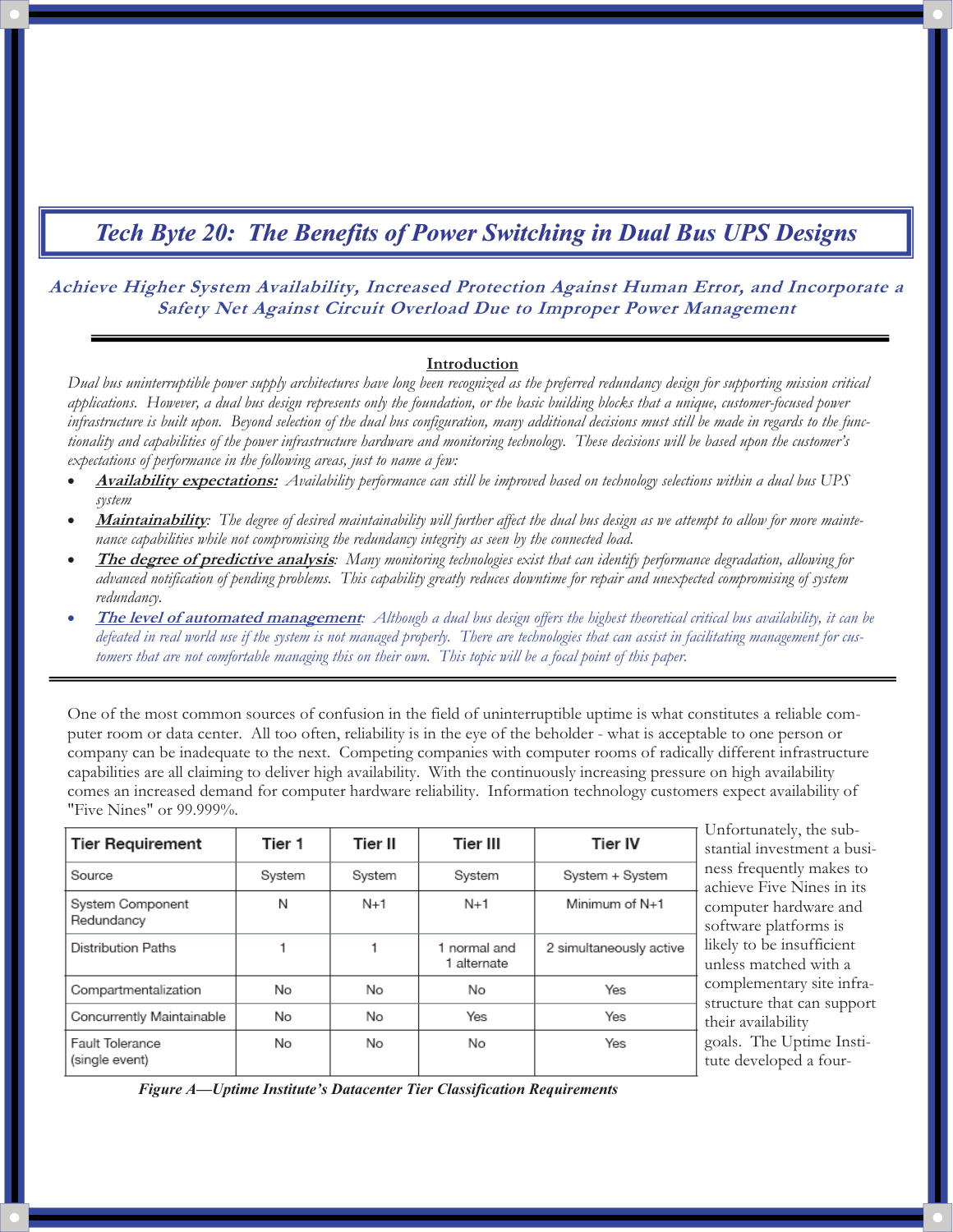**Achieve Higher System Availability, Increased Protection Against Human Error, and Incorporate a Safety Net Against Circuit Overload Due to Improper Power Management** 

tiered classification approach to site infrastructure functionality that addresses the need for a common benchmarking standard. A basic overview of the Tier levels is shown in Figure A on the previous page. As you can see in this figure, Uptime classifies a fault tolerant system with the highest availability performance to be a system with two simultaneously active power sources feeding the critical load equipment. This type of system architecture is referred to as "Dual Bus" or "Distributed Redundant" architecture.

The distributed redundant configuration requires a complete change in UPS design approach. This change is best reflected in a recent Uptime Institute survey of data-processing center downtime. According to survey results, 79% of electrical infrastructure failures that interrupted critical load operation occurred between the UPS output bus and the critical load. **The emphasis of critical-power-system designers needs to shift from building a bullet-proof UPS system to creating a fault-tolerant UPS and power distribution system**. This transfers the importance of power maintenance



from the output of the UPS to the input terminals of the load equipment. Distributed redundancy means creating dual, fullcapacity UPS system busses and redundant powerdistributed systems. This eliminates as many single points of failure as possible, all the way up to the load equipment's input terminals. To provide fault tolerance, you must provide some

*Figure C — Basic Dual Bus UPS System Rendering* 

method of allowing the load equipment to receive power from *both UPS power busses*. You should design the two ac-power sources to be as independent as possible to eliminate common failures. Switching between the two power sources needs to be break-before-make for the same reason. You can devise several distributed redundancy power configurations. Keep in mind, however, that redundancy needs to be as close to the load as possible to achieve its goal - keeping power available at the load-equipment level.

Uptime Institute classifies this design as a Tier 4 UPS design architecture. Figure C above provides a basic UPS configuration illustration of this distributed redundant architecture. Both UPS modules operate in an independent, redundant fashion, supplying two paths of power to the load.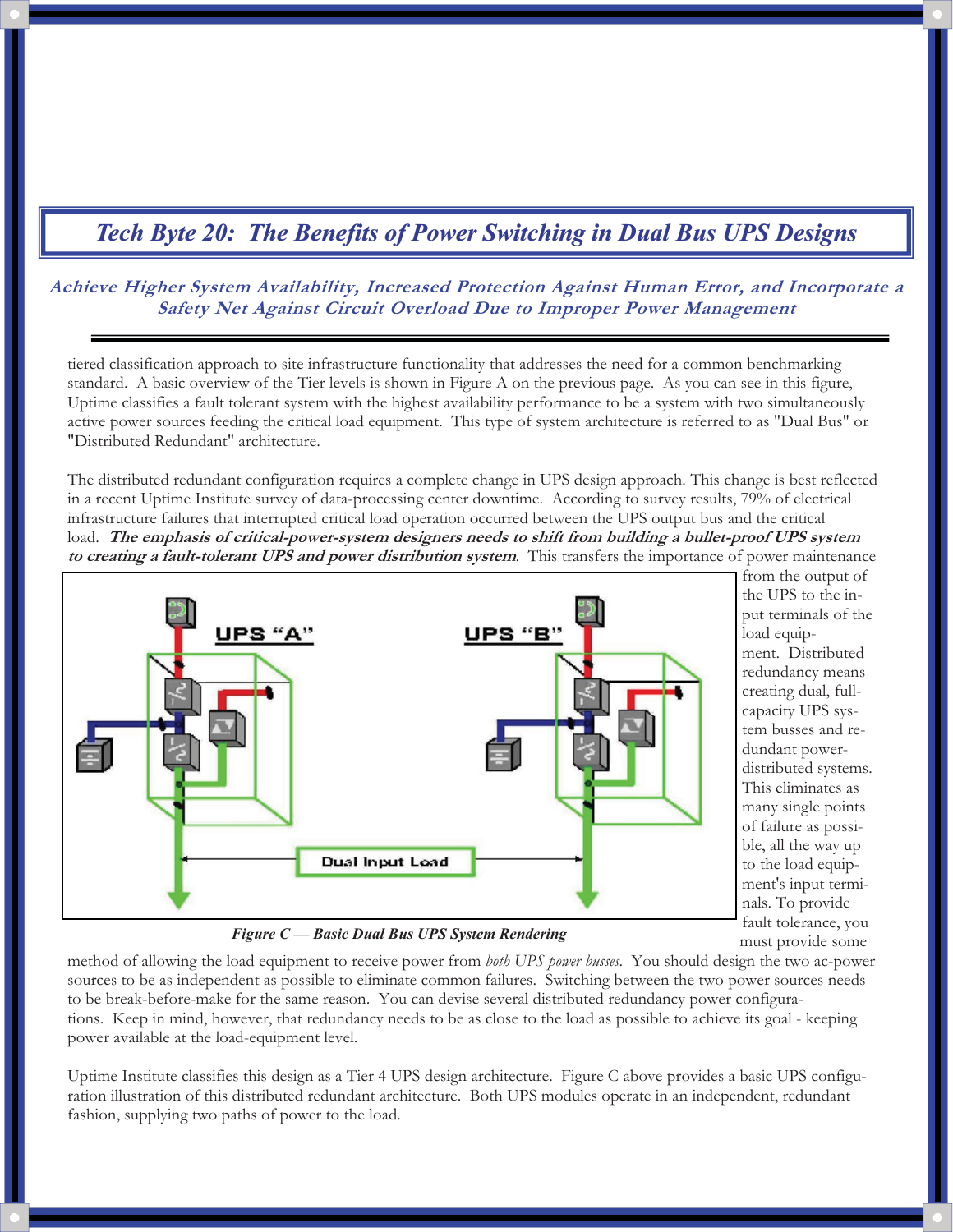**Achieve Higher System Availability, Increased Protection Against Human Error, and Incorporate a Safety Net Against Circuit Overload Due to Improper Power Management** 

This industry accepted practice of deploying dual, independent, and redundant UPS systems is clearly the best method for ensuring conditioned, uninterruptible power is delivered virtually continuously to business critical connected loads. It provides true fault tolerance, defined by the ability of the system to withstand any single failure at any point in the system between utility input and load connection, and still provide a source of conditioned power to all connected loads. However, this design architecture offers this high availability in theory, and **requires proper utilization practices and/or management technology to ensure it is used properly. In essence, a dual bus UPS system can be unintentionally defeated if the user is not diligent in managing the use of the UPS infrastructure.** The main reasons it can be defeated are improper load management, human error during installation of the connected loads, and a internal load power supply failure.

Also, the dual bus architecture can be enhanced to offer higher levels of critical bus availability and fault tolerance, beyond what the basic architecture offers.

Both of these concerns of load management and system availability can be addressed by the integration of dual bus power switching. For enhanced load management and increased availability, a distributed redundancy configuration would not only provide two, independent UPS systems, but also incorporate fast power switching mechanisms (Static Transfer Switches) downstream of the UPSs. This ensures that even during a bus fault, that power from one of the UPS



*Figure D — Basic Dual Bus UPS System Rendering*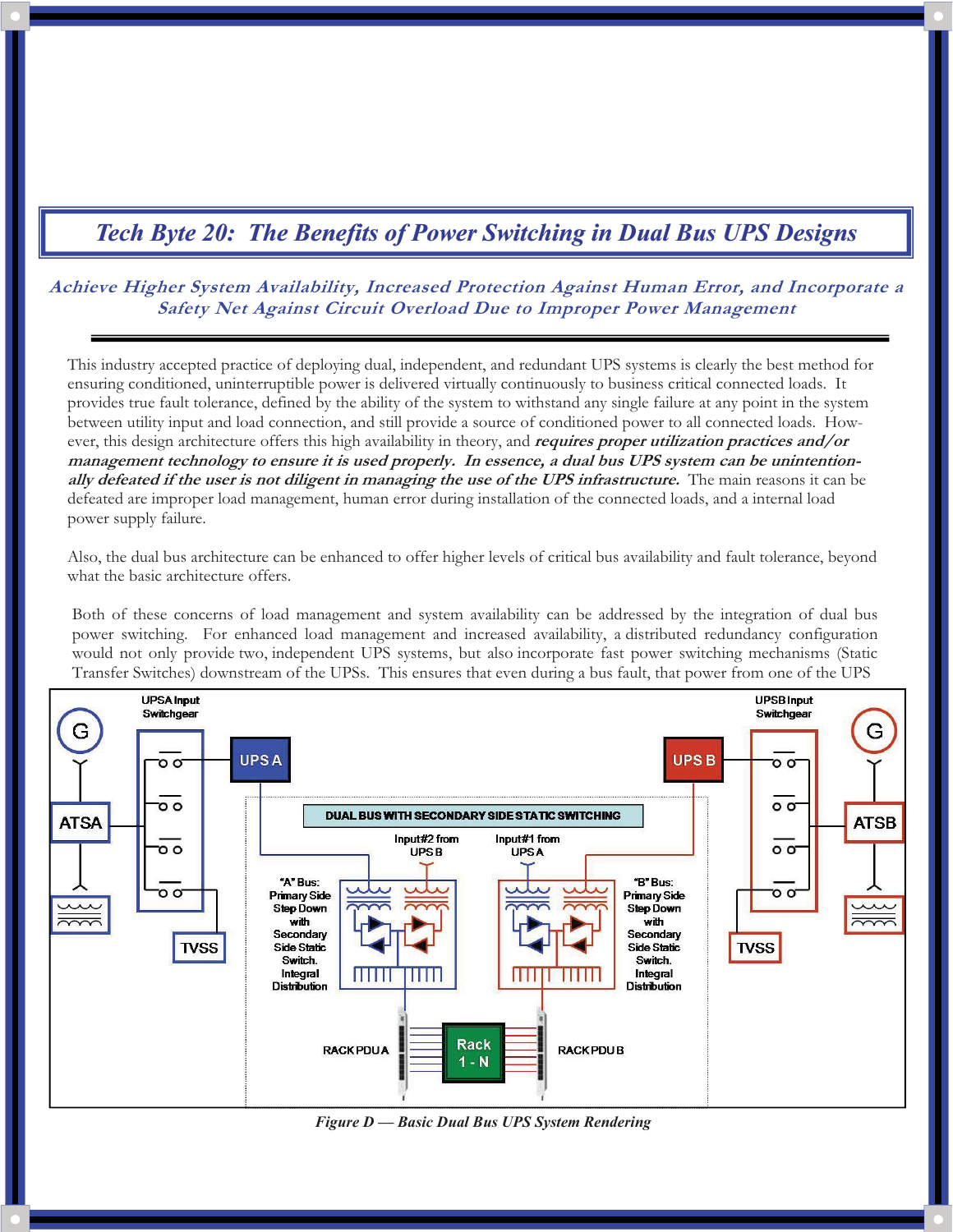### **Achieve Higher System Availability, Increased Protection Against Human Error, and Incorporate a Safety Net Against Circuit Overload Due to Improper Power Management**

systems still reaches BOTH inputs of the dual corded load equipment. This protects against significant, real world problems which we will discuss below.

The Static Transfer Switch (STS) normally operates with one input feed from each of the two UPS system outputs. If the preferred UPS source of a particular STS fails, the STS then transfers the load to the other available UPS source in approximately a 1/4 cycle - meaning the connected load never knew that power was disturbed.

In Figure D on the previous page, you can see that if the blue UPS bus goes down, all the STS systems would switch over to the red bus, and provide red bus power to each of their respective distribution circuits.

The STSs offer other benefits as well. For example:

- - They provide additional tolerance against human error during a UPS bus failure mode or maintenance mode, where system redundancy has been compromised. With one UPS bus down, the system could still tolerate an accidental breaker opening downstream, as the STSs would maintain two paths of power to each dual cord device.
- - STS equipment also protects against human error in load connectivity, or computer power supply problems. As a rule of thumb, a loss of one UPS bus can result in a loss of 3% - 8% of connected dual cord loads. **The most typical reasons are both load power cords being erroneously plugged into the same UPS bus when the device was originally deployed, and a failed power supply in the load device.**

They also offer inherent load balancing across the distribution circuits. It is more prevalent today to see dual corded devices that share their power draw from each power cord. This can present a potential problem for IT managers as they add load to each individual circuit.

**It is important to note that any one circuit can not be loaded above half load when feeding dual corded devices**. The reason is that in a bus failure, all the load that was previously shared between two distribution circuits is quickly transferred onto one circuit.

It is likewise important for users to remember that although two (2) UPS systems are present in a dual bus system, the design intent is for the two (2) UPS systems to operate in a redundant configuration. This means that two (2) 100kVA UPSs, configured in a dual bus design, provide a TOTAL capacity of 100kVA. In normal operation, when both UPS systems are available, there will be nothing to prevent overloading the total system beyond 100kVA, or overloading shared power distribution in the same fashion. The infrastructure can handle the condition as long as BOTH UPS systems are available.

The problem arises when one UPS becomes unavailable, through maintenance or some sort of failure. At that point, the user pays the price for improper power management in their computer room because capacity limitation does come into play at the UPS level and the branch circuit level. All of the system load will transfer over to ONE of the UPS busses. If that total load exceeds 100kVA, the clock begins to tick, as the system is now in overload and likewise, branch circuits can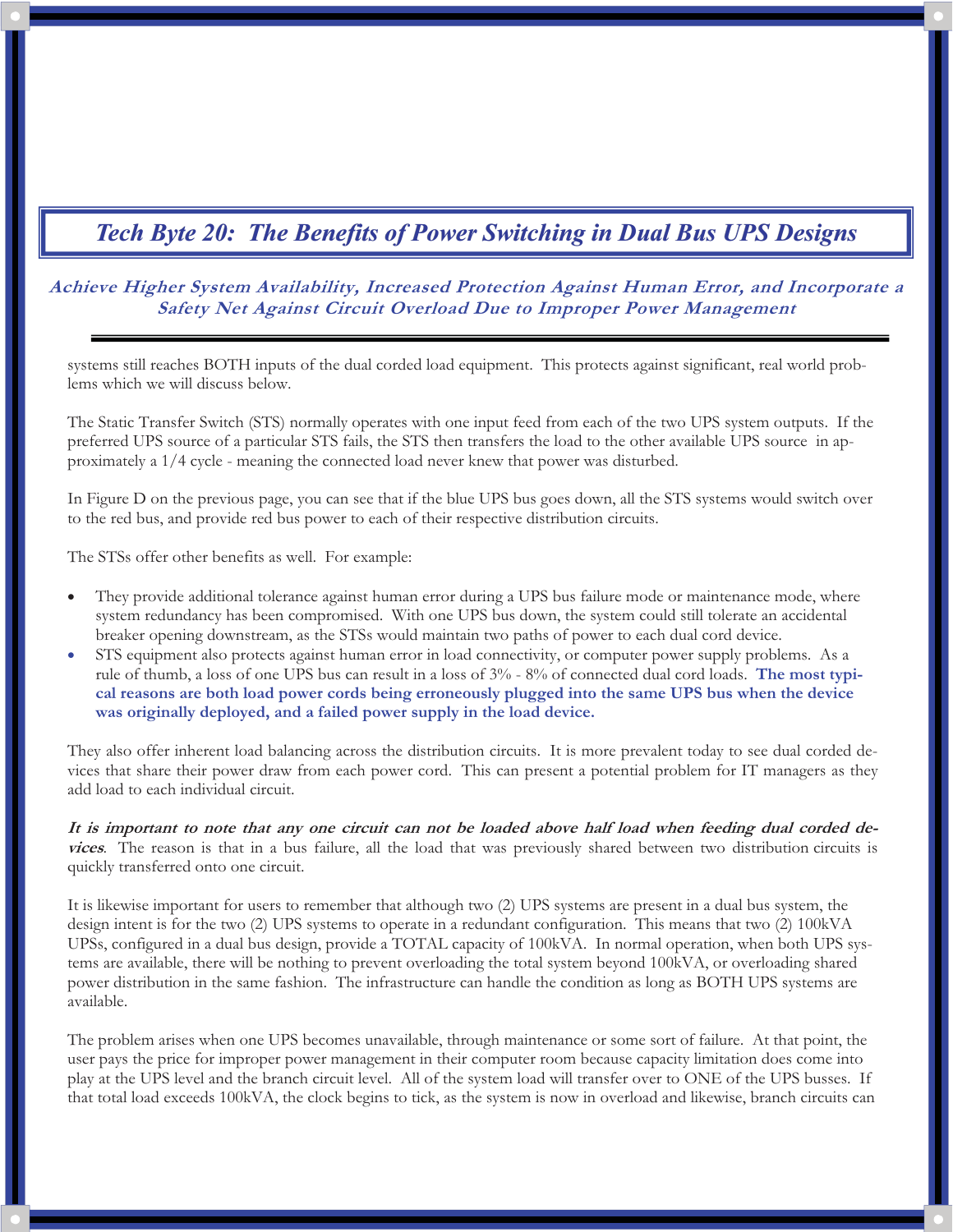### **Achieve Higher System Availability, Increased Protection Against Human Error, and Incorporate a Safety Net Against Circuit Overload Due to Improper Power Management**

This is a detail that many times gets overlooked, and distribution circuits are loaded up beyond the half load point. Without the STS systems, it would be critical to focus on this detail, and manage how the load is distributed onto the power distribution infrastructure. Take this example:

A dual bus UPS system in Figure E is feeding downstream panelboards on the FDC remote distribution cabinet On two particular 20 amp circuits, each fed from a different UPS system (A or B), there is currently only 10 amps and 11 amps of load, respectively. Because each individual circuit is 20 amps, it can be incorrectly assumed that plenty of capacity is still available on either circuit. In fact, these two circuits would collectively overload one of the circuits in the event of a UPS failure, as can be seen in Figure F. Twenty-one amps would accumulate onto one of the circuits with the loss of the opposite circuit. This is an overload condition.



*Figure F: Impact of a Single UPS Bus Failure* 



*Figure E: Both UPSs Available* 

As you can see in these diagrams, the benefit of Dual Bus redundancy has been defeated because of the lack of required power management.

There are a two main approaches to address the issue of power management in a Dual Bus UPS system. First would be to incorporate sophisticated monitoring equipment, configured to alarm and notify and administrator when branch circuits reach a predetermined load level. This solution would still require attention and due diligence on the part of the administrator. This person must properly set up alarm thresholds, configure notifications, and then require that all equipment changes in the computer room space gain prior authorization before installation.

The second approach would be to incorporate a safety net that would work to ensure that both circuits remain powered even in the event of a single UPS bus failure. This approach involves the use of STS systems. We will repeat the scenario from the previous page, only we will introduce the STS systems in the power distribution.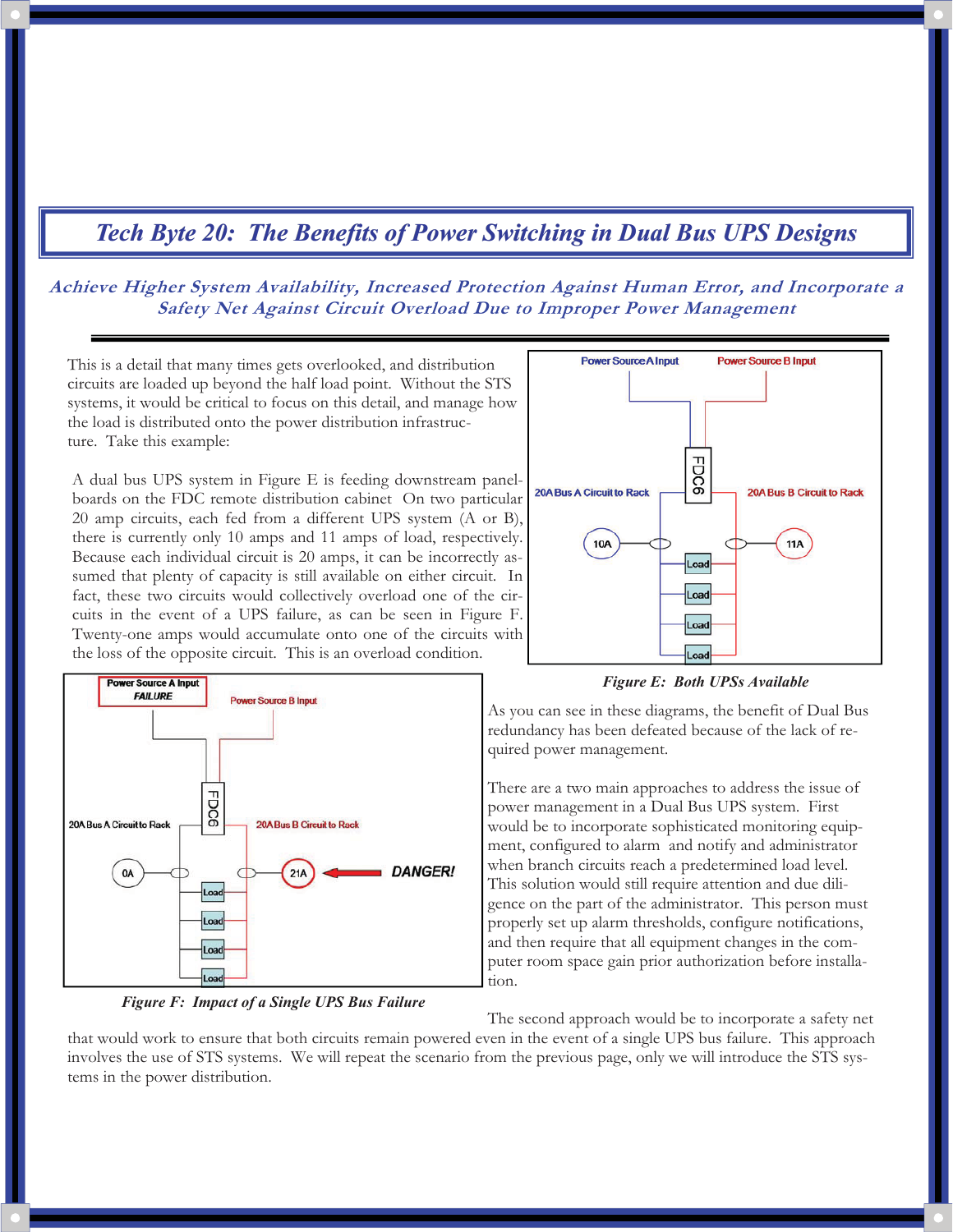### **Achieve Higher System Availability, Increased Protection Against Human Error, and Incorporate a Safety Net Against Circuit Overload Due to Improper Power Management**

Now, **with** the STS systems, the previous course of events will not happen, because even with a UPS bus failure the STSs will ensure that both distribution circuits remain powered. The distributed redundant system with two different STS designs is shown in Figure G.

As can be seen in this figure, both UPS sources are brought to each Static Switch Unit. With the loss of either UPS power source, the static switches will transfer to the available source and provide power to both circuits.

In Figure H, UPS "Power SRC A" has failed, causing static switch system "1A" to transfer from the failed source to UPS "Power SRC B". This transfer takes place virtually instantaneously, so the connected equipment does not know that an interruption took place. Because of this, the downstream distribution circuits are able to continue sharing the load current and an overload situation is avoided.







*Figure G: System with STS Components* 

#### **Conclusion**

As you can see in this paper, it is important to balance expectations of critical bus availability attainment with real world practicality. Although we can estimate theoretical values of expected availability as we look at a design on a schematic level, there are no guarantees that these expectations will be met in reality without proper utilization from day one through the useable life of the system. A dual bus system is the best design that can be implemented to achieve high levels of critical bus availability. However, it is simply a framework upon which a specific customer begins to create their tailored uninterruptible power infrastructure. Because all customers have unique applications, resources, and staff training practices, there are no one-size-fits-all solutions.

Ideally, a customer would identify their expertise, manpower, and process limitations, in regards to managing their UPS and power infrastructure. From there, they would choose the proper